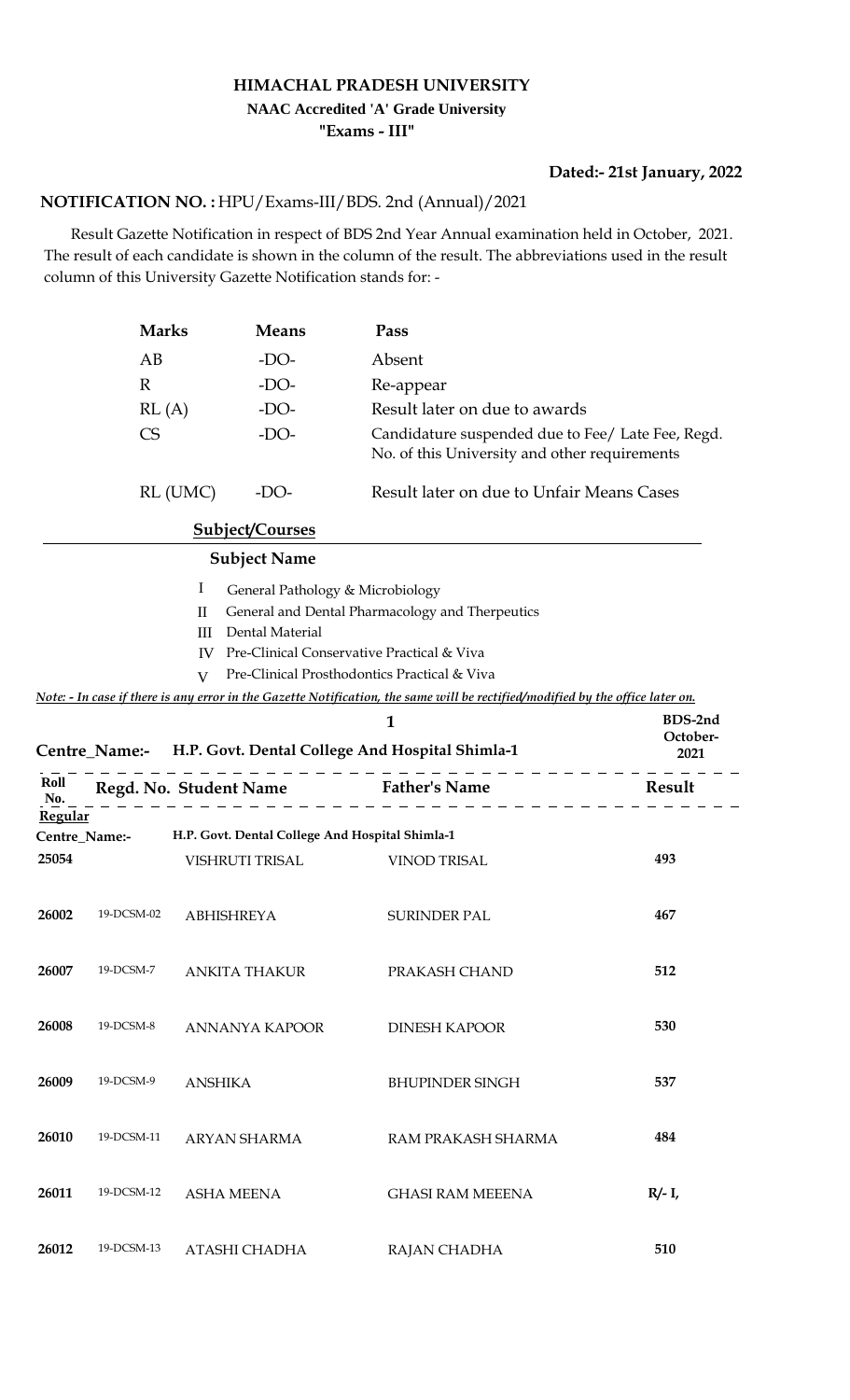|                  |            | Centre_Name:- H.P. Govt. Dental College And Hospital Shimla-1 | BDS-2nd<br>October-<br>2021 |                   |
|------------------|------------|---------------------------------------------------------------|-----------------------------|-------------------|
| Roll<br>No.      |            | Regd. No. Student Name Father's Name                          |                             | Result            |
| Regular<br>26014 | 19-DCSM-15 | <b>DEEPIKA</b>                                                | <b>ASHOK KUMAR</b>          | 482               |
| 26015            | 19-DCSM-16 | DIKSHA DOGRA                                                  | <b>KISHORE LAL</b>          | 458               |
| 26016            | 19-DCSM-17 | DIVYANSHA KAUSHAL                                             | RAJINDER KAUSHAL            | 544               |
| 26017            | 19-DCSM-18 | <b>EKTA DHIMAN</b>                                            | <b>ANIL KUMAR</b>           | 476               |
| 26018            | 18-MNC-10  | <b>HIMANI</b>                                                 | <b>TARA CHAND</b>           | 477               |
| 26019            | 19-DCSM-19 | <b>HIMANI THAKUR</b>                                          | <b>S.R. THAKUR</b>          | 465               |
| 26021            | 19-DCSM-21 | <b>JYOTI CHANDEL</b>                                          | VIKRAM CHANDEL              | 515               |
| 26024            | 19-DCSM-35 | <b>MANPREET KAUR</b>                                          | <b>RAM KARAN</b>            | 493               |
| 26025            | 19-DCSM-25 | <b>MANVI</b>                                                  | <b>SANJEEV</b>              | 455               |
| 26026            | 19-DCSM-26 | <b>MEGHA</b>                                                  | <b>BALDEV SINGH</b>         | $R/- II$ ,        |
| 26027            | 19-DCSM-27 | MRIDUL SHARMA                                                 | RAJ KUMAR SHARMA            | 564               |
| 26028            | 19-DCSM-28 | NAKSHATRA SHARMA                                              | ADITYA KUMAR SHARMA         | 520               |
| 26030            | 19-DCSM-30 | <b>NEHA</b>                                                   | PUSHPINDER KUMAR            | 481               |
| 26033            | 19-DCSM-34 | PRASHANT CHOUDHARY                                            | <b>SATISH KUMAR</b>         | 511               |
| 26034            | 19-DCSM-35 | PRERANA SHARMA                                                | <b>TILAK RAJ</b>            | $R/- I$ , II,     |
| 26035            | 19-DCSM-36 | <b>PRIYA</b>                                                  | OM PRAKASH                  | 495               |
| 26036            | 19-DCSM-37 | PRIYANKA THAKUR                                               | <b>RAM KRISHAN</b>          | 531               |
| 26038            | 19-DCSM-40 | <b>RAUNAK IMAM</b>                                            | <b>WALI IMAM</b>            | 501               |
| 26040            | 19-DCSM-44 | SAMEEKSHA SHARMA                                              | <b>MADAN SHARMA</b>         | 504               |
| 26041            | 19-DCSM-45 | SAMRITI SAGROLI                                               | MAN MOHAN SINGH             | R/- Re-Appear-All |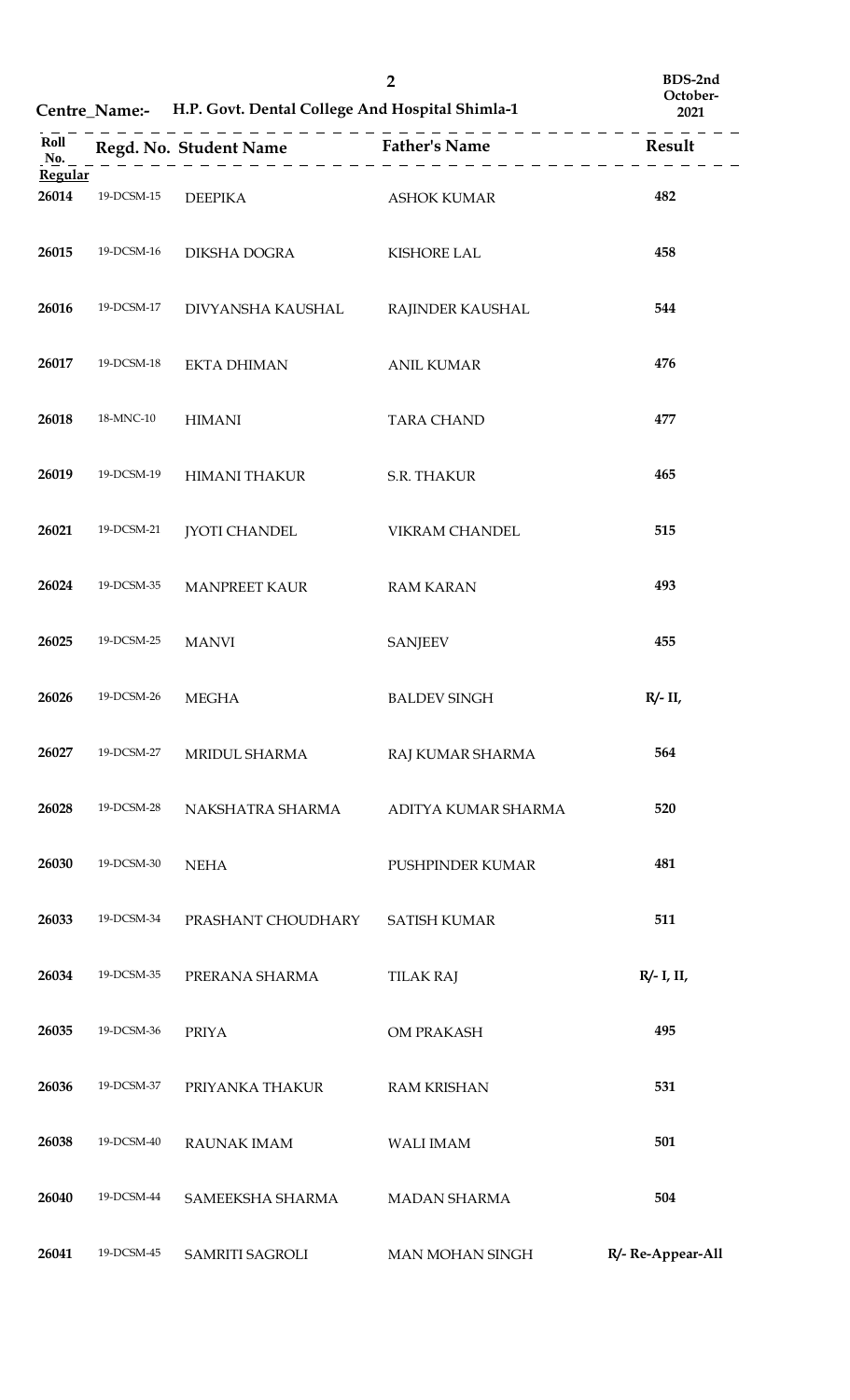|                  |            | Centre_Name:- H.P. Govt. Dental College And Hospital Shimla-1 | October-<br>2021          |          |
|------------------|------------|---------------------------------------------------------------|---------------------------|----------|
| Roll<br>No.      |            |                                                               |                           | Result   |
| Regular<br>26042 | 19-DCSM-46 | <b>SAPAN</b>                                                  | RAJENDER SINGH            | 505      |
| 26044            | 19-DCSM-48 | <b>SHABNAM THAKUR</b>                                         | KULDEEP SINGH             | 493      |
| 26045            | 19-DCSM-49 | <b>SHAGUN KATOCH</b>                                          | SANJEEVAN KUMAR           | 492      |
| 26046            | 19-DCSM-50 | SHAILZA BODH                                                  | NARINDER SINGH            | 515      |
| 26049            | 19-DCSM-54 | <b>SUNITA THAKUR</b>                                          | <b>JALAM SINGH</b>        | 474      |
| 26051            | 19-DCSM-56 | <b>VIDUSHI THAKUR</b>                                         | VIKRAM SINGH THAKUR       | 514      |
| 26052            | 18-DCSM-08 | ARUSHI SHARMA                                                 | SANDEEPAN SHARMA          | 540      |
| 26053            | 18-DCSM-06 | <b>AMAN AGARWAL</b>                                           | MANISH AGARWAL            | 507      |
| 26054            | 18-DCSM-38 | <b>ANSHUL</b>                                                 | <b>RISHI RAM</b>          | 485      |
| 26057            | 18-DCSM-28 | KANIKA SHARMA                                                 | RAM CHAND SHARMA          | 473      |
| 26060            | 18-DCSM-56 | TANIKSHA SHARMA                                               | <b>VINAY SHARMA</b>       | 474      |
| Centre_Name:-    |            | Himachal Dental College Sundernagar, Mandi (H.P.)             |                           |          |
| 27101            | 19-DCSN-1  | <b>AASTHA THAKUR</b>                                          | <b>AJAY THAKUR</b>        | 478      |
| 27102            | 19-DCSN-2  | <b>AASTHA THAKUR</b>                                          | <b>BUDHI CHAND THAKUR</b> | 458      |
| 27103            | 19-DCSN-3  | AAYUSHI MOUDGIL                                               | <b>VIVEK MOUDGIL</b>      | 504      |
| 27104            | 19-DCSN-4  | <b>ABHINAV THAKUR</b>                                         | <b>B.S. THAKUR</b>        | $R/- II$ |
| 27105            | 19-DCSN-5  | <b>ADITI SHARMA</b>                                           | J.K. SHARMA               | 459      |
| 27106            | 19-DCSN-6  | <b>ADITYA CHANDEL</b>                                         | <b>SURESH CHANDEL</b>     | $R/- II$ |
| 27107            | 19-DCSN-7  | <b>AKASH NIRALA</b>                                           | <b>VIJAY KUMAR</b>        | 426      |
| 27108            | 19-DCSN-8  | AKSHITA SHARMA                                                | RAKESH SHARMA             | 536      |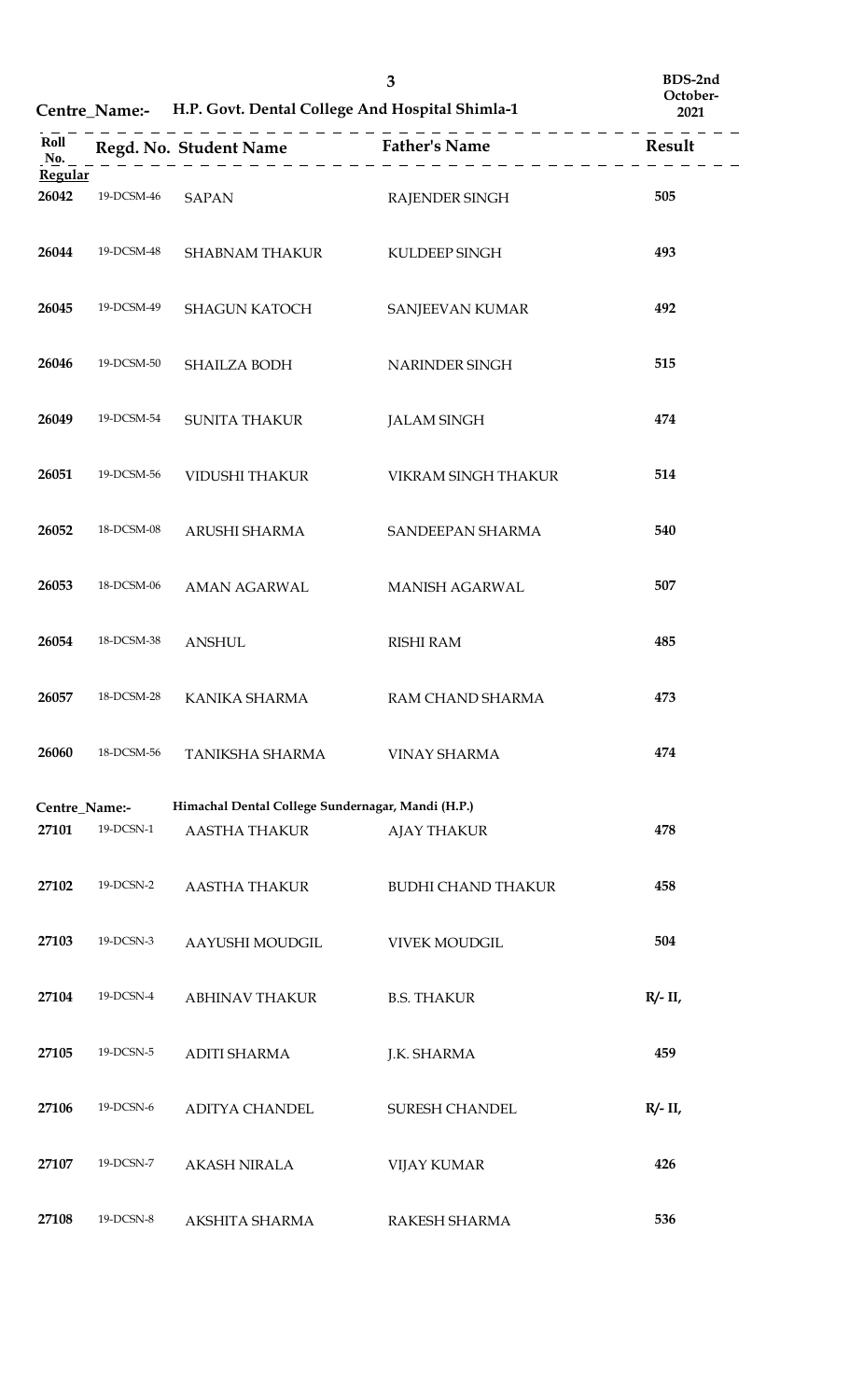|                         |            | Centre_Name:- Himachal Dental College Sundernagar, Mandi (H.P.) | BDS-2nd<br>October-<br>2021 |                         |
|-------------------------|------------|-----------------------------------------------------------------|-----------------------------|-------------------------|
| Roll<br>No.             |            | Regd. No. Student Name Father's Name                            |                             | <b>Example 3</b> Result |
| <b>Regular</b><br>27109 | 19-DCSN-9  | <b>ANAMIKA</b>                                                  | PRITHVI RAJ                 | 491                     |
| 27110                   | 19-DCSN-10 | ANCHAL RAPOTRA                                                  | RAVINDER RAPOTRA            | 481                     |
| 27111                   | 19-DCSN-11 | ARJUN SINGH PHOKELA K.S. PHOKELA                                |                             | $R/- II$ ,              |
| 27112                   | 19-DCSN-12 | ARPAN SINHABABU                                                 | UTPAL SINHABABU             | 434                     |
| 27113                   | 19-DCSN-13 | ARSHIA PATHANIA                                                 | SANDESH PATHANIA            | 514                     |
| 27114                   | 13-DCSN-14 | ARSHIA SHARMA                                                   | <b>VIVEK SHARMA</b>         | 459                     |
| 27115                   | 19-DCSN-15 | ARUSHI GUPTA                                                    | VINOD GUPTA                 | 478                     |
| 27116                   | 19-DCSN-16 | <b>ARYAN MOHAN</b>                                              | DEEPAK MOHAN                | 470                     |
| 27117                   | 19-DCSN-17 | <b>AVINASH KUMAR TIWARI</b>                                     | YOGESH KUMAR TIWARI         | 558                     |
| 27118                   | 19-DCSN-18 | <b>AVINASH PRATAP</b>                                           | <b>AMBRISH KUMAR</b>        | R/- II,                 |
| 27119                   | 19-DCSN-19 | <b>BANINDER SINGH</b>                                           | DILAWAR SINGH               | 444                     |
| 27120                   | 19-DCSN-20 | <b>BHAUMICK DASS</b>                                            | <b>RAJESH DASS</b>          | 447                     |
| 27121                   | 19-DCSN-21 | <b>BHAVYA PANDIT</b>                                            | <b>BRIJ BHUSHAN</b>         | 462                     |
| 27122                   | 19-DCSN-22 | DEBORISHI DAS                                                   | <b>DEBOJIT DAS</b>          | 433                     |
| 27123                   | 19-DCSN-23 | DEEPAK SHARMA                                                   | RAMESH KUMAR SHARMA         | 460                     |
| 27124                   | 19-DCSN-24 | DIVYANSHI KAUSHISH                                              | VIMAL KUMAR KAUSHISH        | 456                     |
| 27125                   | 19-DCSN-25 | <b>DORICIA RANEE</b>                                            | <b>WANJOPSON RYNJAH</b>     | 528                     |
| 27126                   | 19-DCSN-26 | <b>GAYATRI DEVI</b>                                             | <b>TARA CHAND</b>           | 497                     |
| 27127                   | 19-DCSN-27 | <b>HARKIRAT KAUR</b><br><b>CHAUDHARY</b>                        | <b>JAGTAR SINGH</b>         | 452                     |
| 27128                   | 19-DCSN-28 | HERMEHER MALHOTRA                                               | SUKHBIR SINGH               | 536                     |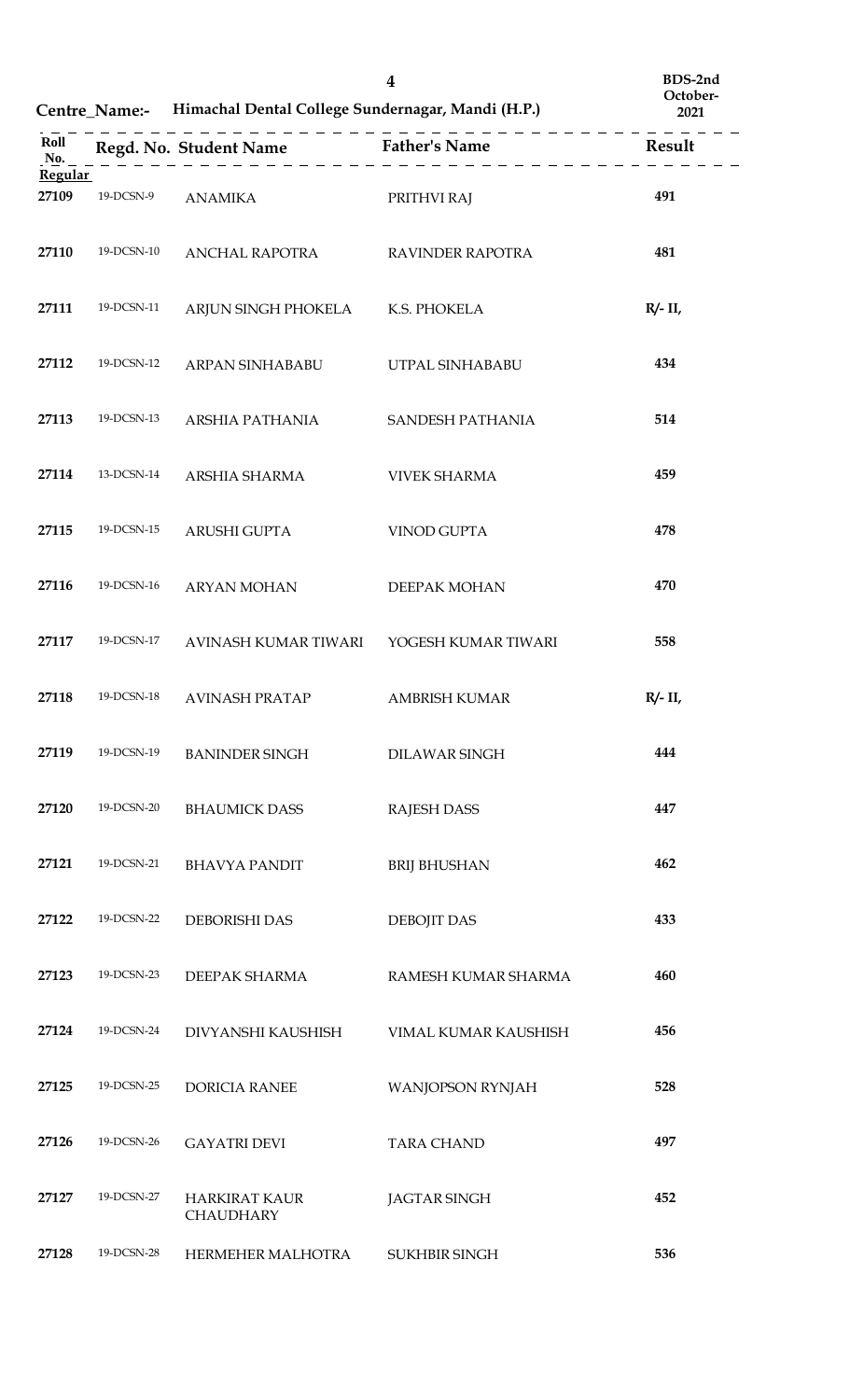| Centre Name:- Himachal Dental College Sundernagar, Mandi (H.P.) |
|-----------------------------------------------------------------|

**BDS-2nd October-**

| <b>Regular</b> |            |                                            |                       |            |
|----------------|------------|--------------------------------------------|-----------------------|------------|
| 27129          | 19-DCSN-29 | ISHITA RANA                                | <b>BABU RAM</b>       | 542        |
| 27130          | 19-DCSN-30 | ISHITA SHARMA                              | SUNIL KUMAR SHARMA    | 490        |
| 27131          | 19-DCSN-31 | KRITIKA MUNJAL                             | <b>ASHOK MUNJAL</b>   | 527        |
| 27132          | 19-DCSN-32 | KUNAL CHATTERJEE AMAR K. CHATTERJEE        |                       | 417        |
| 27133          | 19-DCSN-33 | <b>LALRUATKIMA</b>                         | ZORAMCHHANA           | 420        |
| 27134          | 19-DCSN-34 | <b>MEHAK</b>                               | <b>INDER MOHAN</b>    | 480        |
| 27135          | 19-DCSN-35 | NIKITA JAIN                                | <b>RAJEEV JAIN</b>    | 472        |
| 27136          | 19-DCSN-36 | PINKI                                      | <b>KARAMBIR</b>       | 489        |
| 27137          | 19-DCSN-37 | PRANIE SHARMA                              | UMESH SHARMA          | 478        |
| 27138          | 19-DCSN-38 | PRANJAL THAKUR                             | <b>VED RAM THAKUR</b> | $R/- II$   |
| 27139          |            | 19-DCSN-39 PROSPERLY MALANG PEACEFUL PDANG |                       | 428        |
| 27140          | 19-DCSN-40 | <b>RAJAT DHIMAN</b>                        | MEL RAJ DHIMAN        | 456        |
| 27141          | 19-DCSN-41 | <b>RAMNEEK KAUR</b>                        | RAJPAL SINGH          | 429        |
| 27142          | 19-DCSN-42 | REETA KUMARI                               | <b>DHIAN SINGH</b>    | 544        |
| 27143          | 19-DCSN-43 | RITIKA SHARMA                              | PAWAN KUMAR           | 534        |
| 27144          | 19-DCSN-44 | ROHIT KUMAR                                | <b>NARINDER PAL</b>   | 426        |
| 27145          | 19-DCSN-45 | <b>RUCHIKA</b>                             | <b>SATISH KUMAR</b>   | 433        |
| 27146          | 19-DCSN-46 | SAHIL SHARMA                               | <b>RAJESH KUMAR</b>   | 436        |
| 27147          | 19-DCSN-47 | SAKSHI SHARMA                              | NEERAJ SHARMA         | 428        |
| 27148          | 19-DCSN-48 | <b>SANJAY THAKUR</b>                       | DHARAM PAL THAKUR     | $R/- II$ , |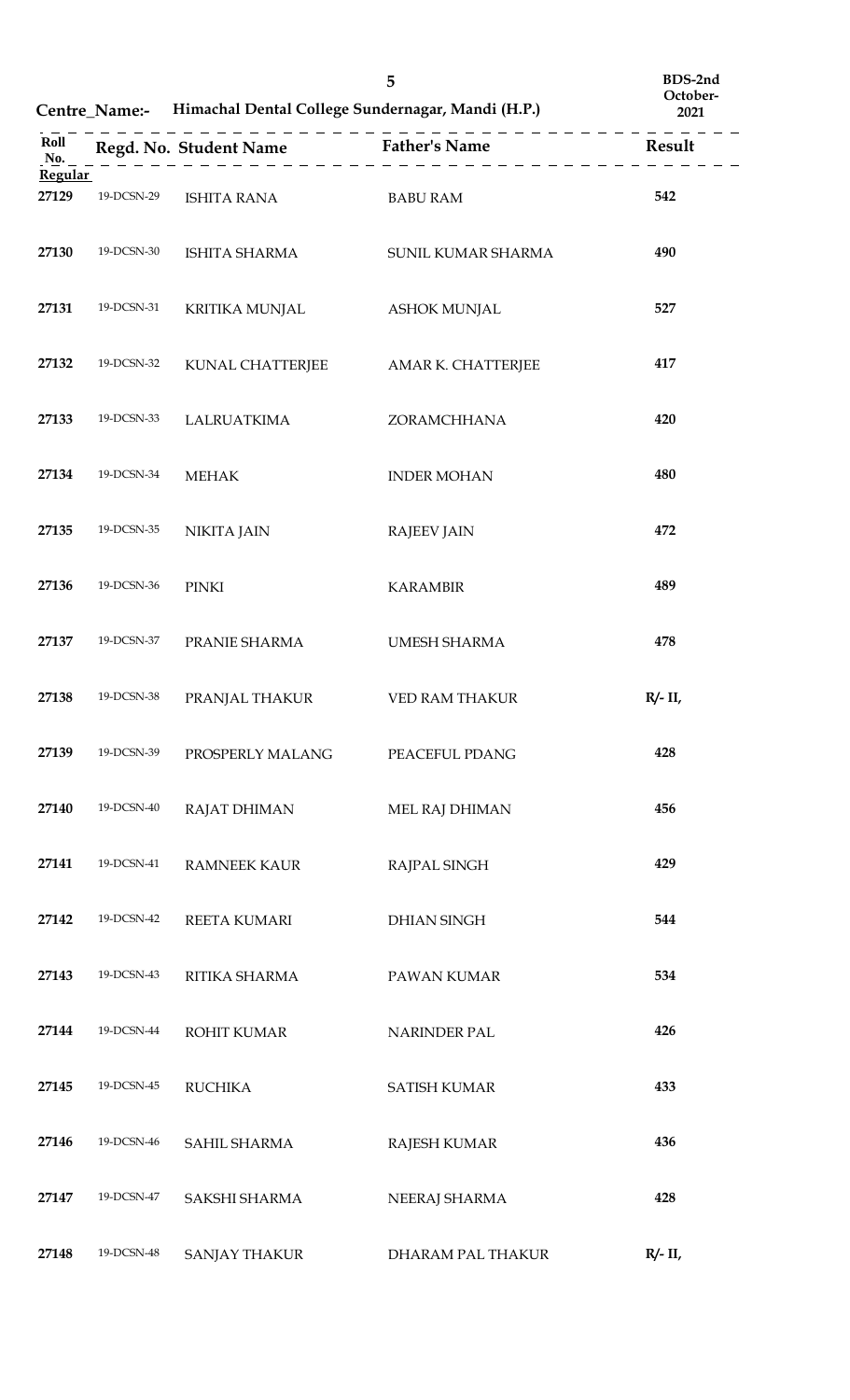|                         |            | Centre_Name:- Himachal Dental College Sundernagar, Mandi (H.P.) |                                  | October-<br>2021  |
|-------------------------|------------|-----------------------------------------------------------------|----------------------------------|-------------------|
| Roll<br>No.             |            | Regd. No. Student Name Father's Name                            |                                  | Result            |
| <b>Regular</b><br>27149 | 19-DCSN-49 | SIDDHARTH SHARMA                                                | <b>GOPAL SHARMA</b>              | 528               |
| 27150                   | 19-DCSN-50 | SONAL SHARMA                                                    | <b>SURIENDER KUMAR</b>           | 469               |
| 27151                   | 19-DCSN-51 | SONALI SANDHU                                                   | <b>SHAM LAL SANDHU</b>           | 445               |
| 27152                   | 19-DCSN-52 | SUDIKSHA RANA                                                   | <b>RAVINDER KUMAR</b>            | 456               |
| 27153                   | 19-DCSN-53 | SWATI CHOUDHARY                                                 | SURINDER SINGH                   | 469               |
| 27154                   | 19-DCSN-54 | UPANSHUL KANT                                                   | <b>CHAMAN KANT</b>               | 481               |
| 27155                   | 19-DCSN-55 | VISHAKHA DHIMAN                                                 | <b>ASHOK KUMAR</b>               | 502               |
| 27156                   | 18-MLS-863 | NIDHI BHALLA                                                    | <b>SANDEEP KUMAR</b>             | 495               |
| 27157                   | 18-DCSN-67 | KURAGUNTLA PRINCY<br><b>GLORIA</b>                              | KURAGUNTLA ANIL KUMAR            | R/- Re-Appear-All |
| Centre_Name:-           |            | M.N.D.A.V. Dental College Tatul Solan (H.P.)                    |                                  |                   |
| 25306                   | 18-DSN-06  | <b>DAMINI VERMA</b>                                             | <b>DEV RAJ</b>                   | $R/- III$ ,       |
| 25329                   | 18-DSN-29  | <b>RHYTHM KAPOOR</b>                                            | <b>KAPIL KAPOOR</b>              | 465               |
| 29301                   | 19-DSN-1   | <b>ADITI KUMARI</b>                                             | <b>JAI CHAND</b>                 | 469               |
| 29302                   | 19-DSN-2   | AKANKSHA KAUSHAL                                                | <b>SATPAL</b>                    | 484               |
| 29303                   | 19-DSN-3   | ANAMIKA SHARMA                                                  | <b>RAJESH KUMAR</b>              | 512               |
| 29305                   | 19-DSN-5   | ANCHAL KUMARI                                                   | <b>JEEVAN SINGH</b>              | 521               |
| 29306                   | 19-DSN-6   | <b>ANMOL DHIMAN</b>                                             | <b>RAVINDER PARSAD</b>           | 426               |
| 29307                   | 19-DSN-7   | <b>AVANI BANCHTA</b>                                            | MANMOHAN SINGH<br><b>BANCHTA</b> | 476               |
| 29308                   | 19-DSN-9   | DIKSHA CHAUDHARY                                                | <b>RAKESH KUMAR</b>              | 522               |
| 29309                   | 19-DSN-10  | <b>DIMPLE DUTT</b>                                              | <b>RAMESH DUTT</b>               | $R/- I$ , II,     |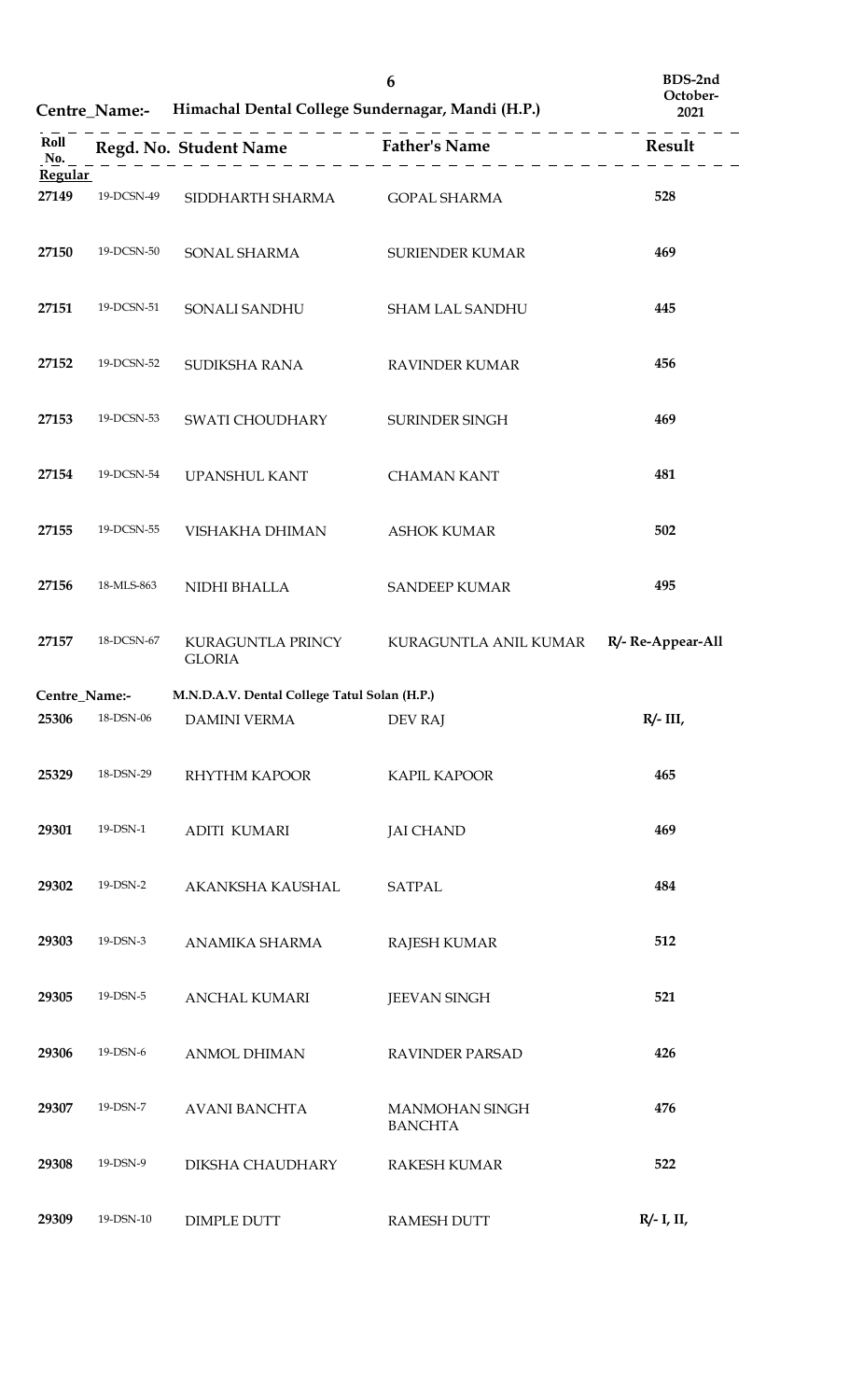|                                   |           | Centre_Name:- M.N.D.A.V. Dental College Tatul Solan (H.P.) |                                  | October-<br>2021 |  |
|-----------------------------------|-----------|------------------------------------------------------------|----------------------------------|------------------|--|
| $\pmb{\quad \text{Roll} }$<br>No. |           |                                                            |                                  |                  |  |
| Regular<br>29310                  | 19-DSN-11 |                                                            | DIVYA THAKUR HARNAM SINGH THAKUR | 496              |  |
| 29311                             | 19-DSN-12 | <b>HARSHIL</b>                                             | PURAN DUTT                       | 469              |  |
| 29312                             | 19-DSN-13 | <b>INDU SHARMA</b>                                         | NARESH KUMAR                     | 488              |  |
| 29313                             | 19-DSN-14 | <b>ISHITA PARMAR</b>                                       | <b>RIPAN SINGH</b>               | 463              |  |
| 29315                             | 19-DSN-16 | <b>KANCHAN</b>                                             | SUDERSHAN KUMAR                  | 449              |  |
| 29316                             | 19-DSN-17 | <b>KANIKA</b>                                              | <b>KRISHAN KUMAR</b>             | 460              |  |
| 29317                             | 19-DSN-18 | KRITIKA CHHETRI                                            | DEEPAK CHHETRI                   | 490              |  |
| 29318                             | 19-DSN-19 | MUNISH KUMAR                                               | <b>SANDEEP KUMAR</b>             | 468              |  |
| 29319                             | 19-DSN-20 | NIHARIKA SHARMA                                            | NISHIKANT SHARMA                 | 489              |  |
| 29320                             | 19-DSN-21 | <b>NIKITA DHIMAN</b>                                       | <b>NARESH DHIMAN</b>             | 486              |  |
| 29321                             | 19-DSN-22 | <b>POONAM</b>                                              | PAWAN KUMAR                      | 458              |  |
| 29323                             | 19-DSN-23 | <b>RISHUL</b>                                              | RAJINDER KUMAR                   | 432              |  |
| 29324                             | 19-DSN-24 | <b>RITIKA</b>                                              | <b>SURINDER KUMAR</b>            | 420              |  |
| 29325                             | 19-DSN-25 | <b>SHIVANGI</b>                                            | SUBHASH CHAND                    | $R/- I$ , III,   |  |
| 29326                             | 19-DSN-26 | SHWETANGI KAMAL                                            | <b>SHWET KAMAL</b>               | 573              |  |
| 29328                             | 19-DSN-28 | TANISHA CHAUDHARY                                          | <b>AJAY KUMAR</b>                | 427              |  |
| 29329                             | 19-DSN-29 | <b>VAISHALI</b>                                            | RADHE SHYAM SHARMA               | 433              |  |
| Centre_Name:-                     |           | Bhojia Dental College & Hospital Budh, Baddi Solan         |                                  |                  |  |
| 28201                             | 19-DGN-1  | AASTHA SHARMA                                              | KAMAL KISHOR SHARMA              | 464              |  |
| 28202                             | 19-DGN-2  | <b>ADITI</b>                                               | PURAN CHAND                      | 512              |  |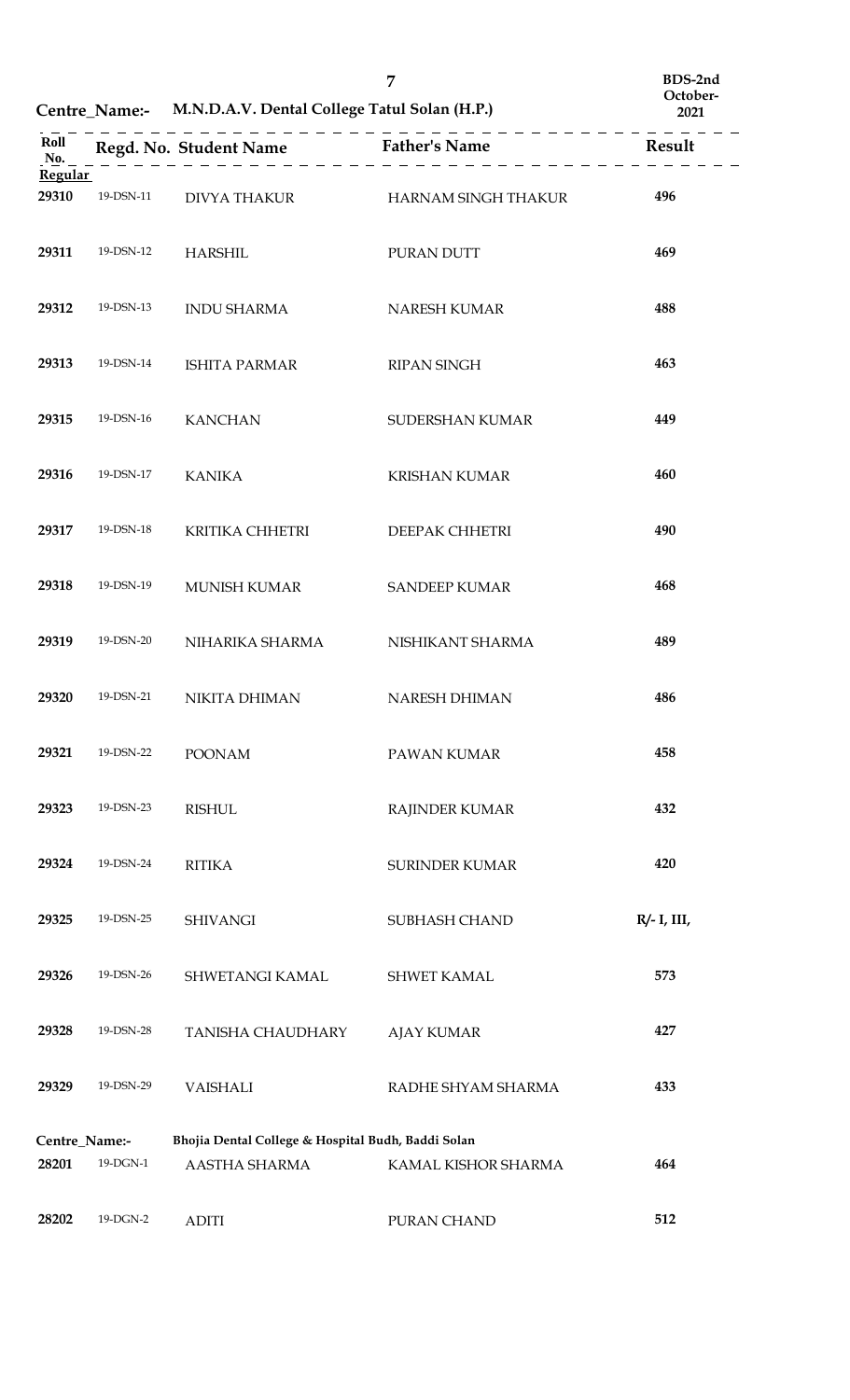|                  |           | Centre Name:- Bhojia Dental College & Hospital Budh, Baddi Solan | October-<br>2021                            |                |
|------------------|-----------|------------------------------------------------------------------|---------------------------------------------|----------------|
| Roll<br>No.      |           |                                                                  | Regd. No. Student Name<br>$=$ Father's Name | Result         |
| Regular<br>28203 | 19-DGN-3  | ADITI THAKUR                                                     | <b>KALU RAM</b>                             | 535            |
| 28204            | 19-DGN-5  | ALPITA SHARMA                                                    | RAKESH SHARMA                               | 514            |
| 28205            | 19-DGN-7  | <b>AMANDEEP KAUR</b>                                             | <b>GURCHARAN SINGH</b>                      | 513            |
| 28206            | 19-DGN-8  | <b>AMARDEEP KAUR</b>                                             | <b>MALKIT SINGH</b>                         | 522            |
| 28207            | 19-DGN-9  | ANSHIKA SHAMA                                                    | ASHWANI KUMAR                               | 551            |
| 28208            | 19-DGN-12 | DIKSHA BANSAL                                                    | <b>RAJINDER KUMAR</b>                       | 503            |
| 28209            | 19-DGN-14 | <b>FALGUNI NEGI</b>                                              | PRAMOD KUMAR NEGI                           | 558            |
| 28210            | 19-DGN-15 | <b>HARSHA VERMA</b>                                              | VIRENDER VERMA                              | $R/- I$ ,      |
| 28211            | 19-DGN-17 | <b>ISHITA VASHIST</b>                                            | DHARAMVIR VASHIST                           | 527            |
| 28212            | 19-DGN-18 | <b>JAHNVI TANWAR</b>                                             | L.T. COL VIJAY TANWAR                       | 500            |
| 28213            | 19-DGN-19 | <b>JASHANPREET</b>                                               | HARBHAJAN SINGH                             | $R/- I$ , III, |
| 28214            | 19-DGN-21 | KASHISH BHARDWAJ                                                 | SANJAY BHARDWAJ                             | $R/- I$ ,      |
| 28215            | 19-DGN-22 | KAWANPREET KAUR                                                  | SURJIT SINGH KANG                           | 494            |
| 28216            | 19-DGN-23 | <b>MAHROONISHA</b>                                               | <b>MOHD BALAL</b>                           | 466            |
| 28217            | 19-DGN-25 | NEHA JAYANT                                                      | DEVENDER KUMAR JAYANT                       | 484            |
| 28218            | 19-DGN-27 | PEARL MOZA                                                       | V K MOZA                                    | 536            |
| 28219            | 19-DGN-28 | PRARTHNA SAHNI                                                   | <b>RAJESH SAHNI</b>                         | 532            |
| 28220            | 19-DGN-29 | <b>PUSHWIN</b>                                                   | <b>RAJ KUMAR</b>                            | 507            |
| 28221            | 19-DGN-30 | RASHI SHARMA                                                     | RUPINDER KUMAR SHARMA                       | 499            |
| 28222            | 19-DGN-31 | <b>RASHMI</b>                                                    | <b>SATBIR SINGH</b>                         | 572            |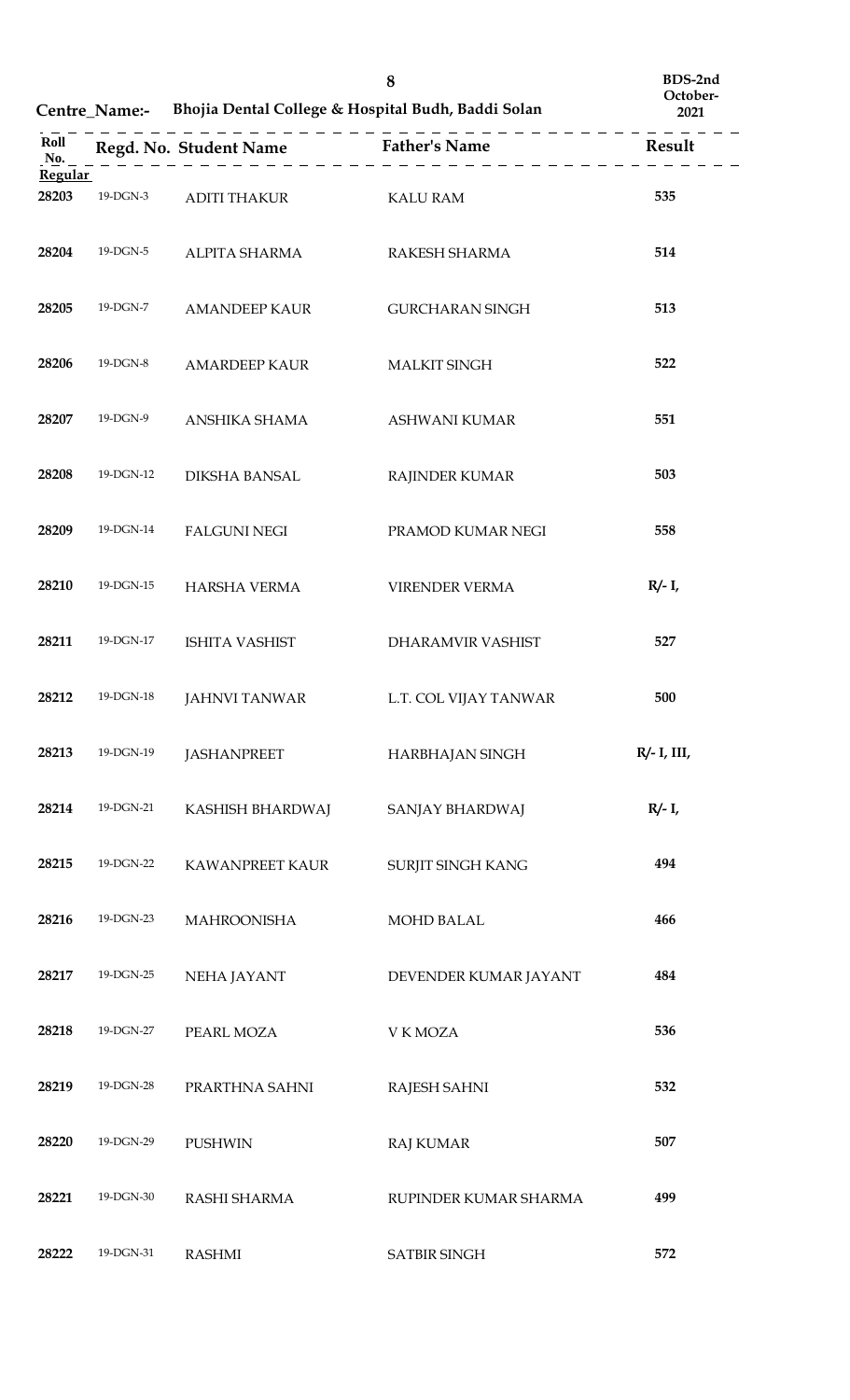|                         | Centre_Name:- Bhojia Dental College & Hospital Budh, Baddi Solan |                                      |                                        | October-<br>2021 |
|-------------------------|------------------------------------------------------------------|--------------------------------------|----------------------------------------|------------------|
| Roll<br>No.             |                                                                  | Regd. No. Student Name Father's Name |                                        | Result           |
| <b>Regular</b><br>28223 | 19-DGN-32                                                        | <b>RAVINDER KAUR</b>                 | <b>ASHOK KUMAR</b>                     | 563              |
| 28224                   | 19-DGN-33                                                        | <b>RHYTHM</b>                        | MUNISH GAUTAM                          | 487              |
| 28225                   | 19-DGN-34                                                        | <b>RITIKA</b>                        | <b>BALWANT SINGH</b>                   | 554              |
| 28226                   | 19-DGN-36                                                        | <b>RUVIKA</b>                        | <b>JASBIR SINGH</b>                    | 560              |
| 28227                   | 19-DGN-37                                                        | SAKSHI SHARMA                        | <b>KRISHAN SHARMA</b>                  | 506              |
| 28228                   | 19-DGN-38                                                        | SANTOSH KUMARI                       | <b>UMA SHANKAR</b>                     | 569              |
| 28229                   | 19-DGN-39                                                        | <b>SARIKA KAPOOR</b>                 | <b>VIKRAM SINGH</b>                    | 476              |
| 28230                   | 19-DGN-41                                                        | SAUMYA MEHTANI                       | <b>ABHITEJ MEHTANI</b>                 | 541              |
| 28231                   | 19-DGN-42                                                        | SHREYA SHUKLA                        | ASHWANI KUMAR SHUKLA                   | 473              |
| 28232                   | 19-DGN-43                                                        | SHWETA SATWALIA                      | <b>BALWANT SINGH</b>                   | 557              |
| 28233                   | 19-DGN-44                                                        | <b>SIMRAN SHARMA</b>                 | <b>BHUPNESH KUMAR</b><br><b>SHARMA</b> | 524              |
| 28234                   | 19-DGN-45                                                        | SUDIPTA SENAPATI                     | NILKANTA SENAPATI                      | 480              |
| 28235                   | 19-DGN-46                                                        | <b>SWAGATIKA DAS</b>                 | PABITRA MOHAN DAS                      | 504              |
| 28236                   | 19-DGN-47                                                        | TAMANNA PATHANIA                     | <b>BALKAR SINGH</b>                    | 553              |
| 28237                   | 19-DGN-48                                                        | <b>TANYA</b>                         | <b>BHUPINDER SINGH</b>                 | 501              |
| 28238                   | 19-DGN-49                                                        | <b>TARIKA DATTA</b>                  | <b>RAHUL DATTA</b>                     | 538              |
| 28239                   | 19-DGN-50                                                        | <b>TUSHTI AGGARWAL</b>               | <b>ATUL AGGARWAL</b>                   | 478              |
| 28240                   | 19-DGN-51                                                        | UMANG THAKUR                         | <b>RAVI SINGH THAKUR</b>               | 627              |
| 28241                   | 19-DGN-52                                                        | VANSHIKA PARBHAKAR                   | PAWAN KUMAR SHARMA                     | 543              |
| 28242                   | 19-DGN-53                                                        | VIDUSHI DOGRA                        | <b>VINEY DOGRA</b>                     | 560              |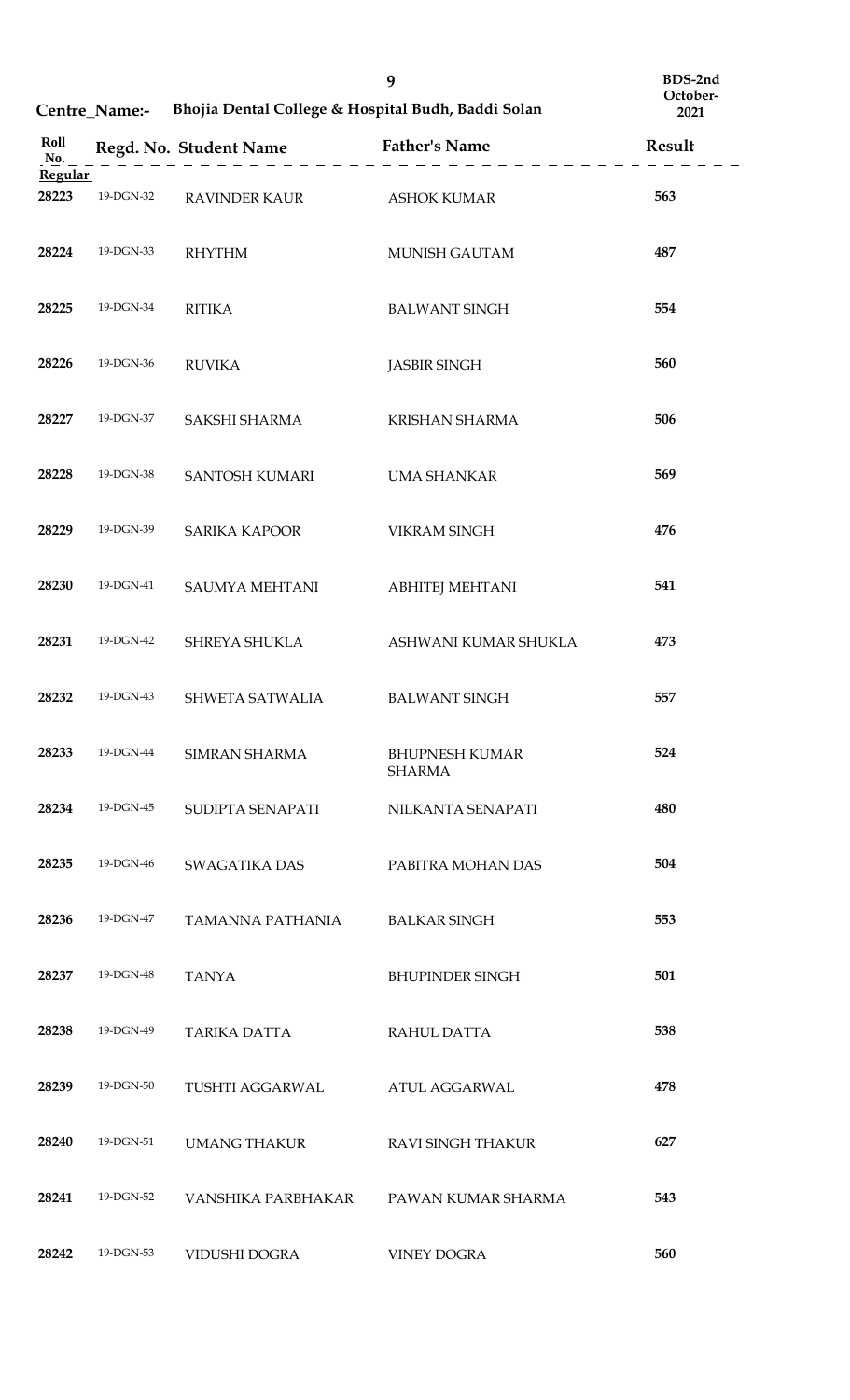|                         |               |                             | 10<br>Centre_Name:- Bhojia Dental College & Hospital Budh, Baddi Solan | BDS-2nd<br>October-<br>2021 |
|-------------------------|---------------|-----------------------------|------------------------------------------------------------------------|-----------------------------|
| Roll<br>No.             |               |                             | $\cdot$ = = = = = $\cdot$                                              | Result                      |
| <b>Regular</b><br>28243 | 19-DGN-54     | VISHAKHA BASSI YOGESH BASSI |                                                                        | 611                         |
| 28244                   | 19-DGN-6      | AMAN SHARMA                 | <b>MURARI LAL</b>                                                      | 535                         |
| 28245                   | 19-DGN-4      | <b>AKS VASHIST</b>          | DEEPAK VASHIST                                                         | 506                         |
| 28246                   | 19-DGN-10     | <b>BHAVNEET KASHYAP</b>     | KIRPA RAM KASHYAP                                                      | 478                         |
| 28247                   | 19-DGN-11     | DHRUV SHARMA                | <b>B.L. SHARMA</b>                                                     | 560                         |
| 28249                   | 19-DGN-16     | HARSHIT SHARMA              | DEEPAK SHARMA                                                          | 541                         |
| 28250                   | 19-DGN-20     | <b>JATIN SAINI</b>          | SURINDER SINGH SAINI                                                   | 608                         |
| 28251                   | 19-DGN-24     | MOHIT DOGRA                 | PARKASH CHAND                                                          | 511                         |
| 28252                   | 19-DGN-26     | NIKHIL VERMA                | <b>ATUL VERMA</b>                                                      | 567                         |
| 28253                   | 19-DGN-35     | RUPESH PANWAR               | <b>BALBIR SINGH PANWAR</b>                                             | 473                         |
| 28254                   | 19-DGN-40     | SARTHAK SHARMA              | <b>SANJEEV SHARMA</b>                                                  | $R/- I$ , III,              |
|                         | Centre_Name:- |                             | Himachal Institute of Dental Sciences Paonta Sahib Sirmour (H.P.)      |                             |
| 25466                   | 18-HIDS-69    | <b>SAYESTA KHUBEE</b>       | <b>MD.ASAD HASAN</b>                                                   | $R/- I$ ,                   |
| 30401                   | 19-HIDS-100   | <b>AAMIR SHAH</b>           | <b>ASHRAF ALI</b>                                                      | 526                         |
| 30402                   | 19-HIDS-1     | AARUSHI BHARDWAJ            | DEVEN BHARDWAJ                                                         | 486                         |
| 30403                   | 19-HIDS-02    | AASTHA KHOSLA               | <b>VIPIN KHOSLA</b>                                                    | 543                         |
| 30404                   | 19-HIDS-03    | <b>AASTHA RANA</b>          | SURINDER SINGH RANA                                                    | 474                         |
| 30405                   | 19-HIDS-04    | AAYUSHI CHAUHAN             | ASHOK KUMAR CHAUHAN                                                    | 478                         |
| 30406                   | 19-HIDS-5     | AAYUSHI GUPTA               | <b>VIKAS GUPTA</b>                                                     | 462                         |
| 30407                   | 19-HIDS-6     | ADARSH SHARMA               | <b>BABU RAM SHARMA</b>                                                 | 572                         |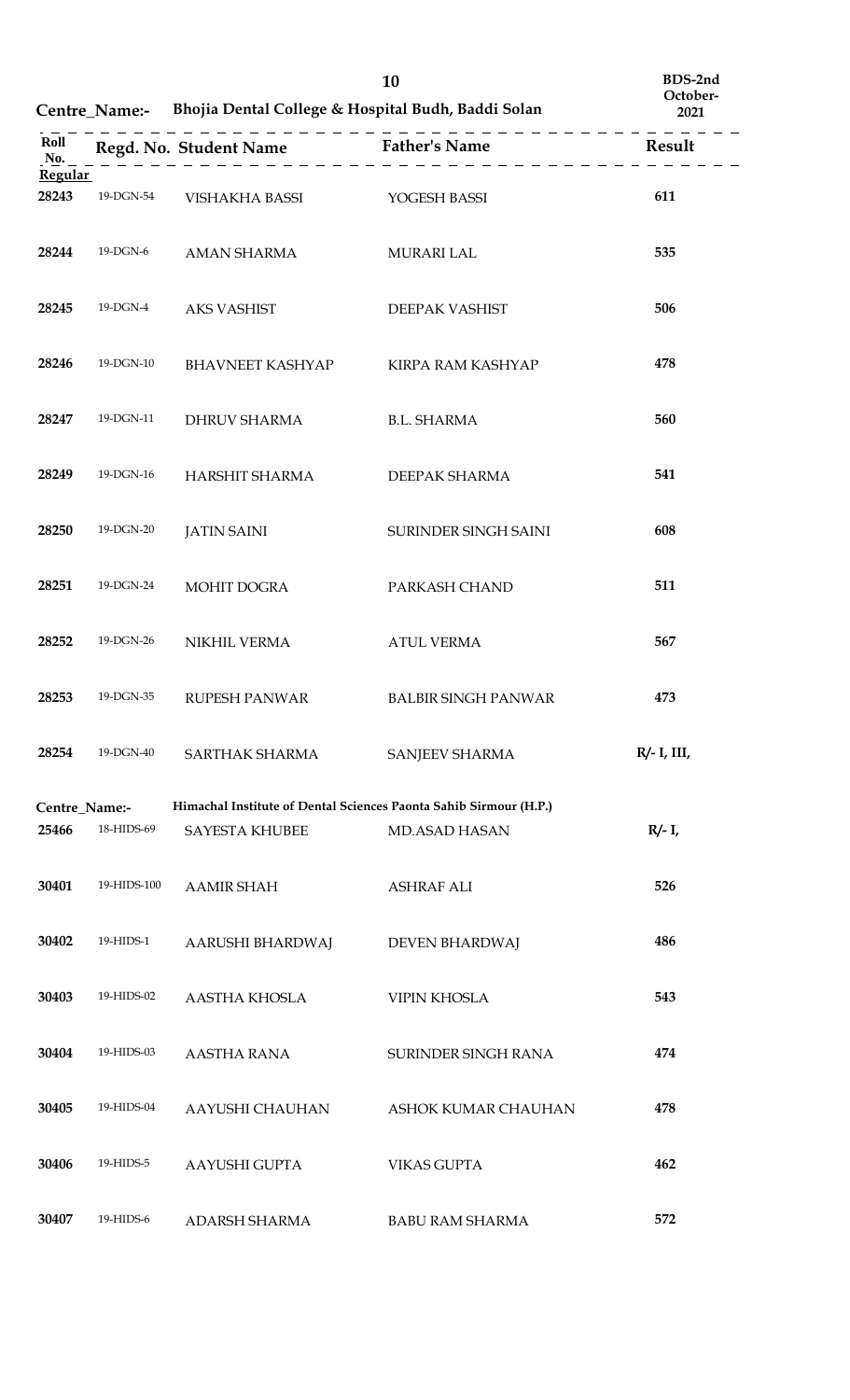**Centre\_Name:- Himachal Institute of Dental Sciences Paonta Sahib Sirmour (H.P.) October-**

| Roll<br>No.             |            |                                  | - - - - - - - - - - - - - - - - - - -  |           |
|-------------------------|------------|----------------------------------|----------------------------------------|-----------|
| <b>Regular</b><br>30408 | 19-HIDS-7  | AISHWARYA VASHIST RAJEEV VASHIST |                                        | 576       |
| 30409                   | 19-HIDS-8  | <b>AKANKSHA</b>                  | DEEP KUMAR MEHTA                       | 498       |
| 30410                   | 19-HIDS-9  | <b>AKASH RANJAN</b>              | <b>JITU RAM</b>                        | 435       |
| 30411                   | 19-HIDS-10 | AKRITI SHARMA                    | NARESH DUTT                            | 510       |
| 30412                   | 19-HIDS-11 | <b>AMARJOT KAUR</b>              | SAHAB SINGH                            | 485       |
| 30414                   | 19-HIDS-13 | ANCHAL CHOUDHARY                 | <b>HUKAM CHAND</b>                     | 536       |
| 30415                   | 19-HIDS-14 | ANOUSHKA PUNDIR                  | PRADOSH PUNDIR                         | 509       |
| 30416                   | 19-HIDS-15 | <b>ANSHUL YADAV</b>              | PRAKASH CHAND                          | 449       |
| 30417                   | 19-HIDS-16 | <b>ANU</b>                       | <b>RAJ KUMAR</b>                       | 512       |
| 30418                   | 19-HIDS-17 | ANUBHAV SHARMA                   | R SHARMA                               | 471       |
| 30419                   | 19-HIDS-18 | <b>ARISHA</b>                    | <b>ISHAK MOHD</b>                      | 573       |
| 30420                   | 19-HIDS-19 | <b>AVISHEK BISWAS</b>            | <b>SUSANTA BISWAS</b>                  | 470       |
| 30421                   | 19-HIDS-20 | <b>B. SONIYA</b>                 | <b>B. PARMESWAR</b>                    | 473       |
| 30422                   | 19-HIDS-21 | <b>BALWAN SINGH GULIAL</b>       | R. S GULIAL                            | 496       |
| 30423                   | 19-HIDS-24 | <b>DIKSHA</b>                    | ROOP CHAND                             | 482       |
| 30424                   | 19-HIDS-25 | <b>DILGEER KAUR</b>              | ARVINDER SINGH                         | 446       |
| 30425                   | 19-HIDS-26 | <b>DISHA SHARMA</b>              | <b>MANISH SHARMA</b>                   | $R/- I$ , |
| 30426                   | 19-HIDS-27 | DIVISHA MAHAJAN                  | RAKESH GUPTA                           | 528       |
| 30427                   | 19-HIDS-28 | <b>DIVYA SHARMA</b>              | <b>GANESH BHUSHAN</b><br><b>SHARMA</b> | 482       |
| 30428                   | 19-HIDS-29 | <b>GAYATHRI M NAIR</b>           | V MANMADHAN NAIR                       | 546       |

**BDS-2nd**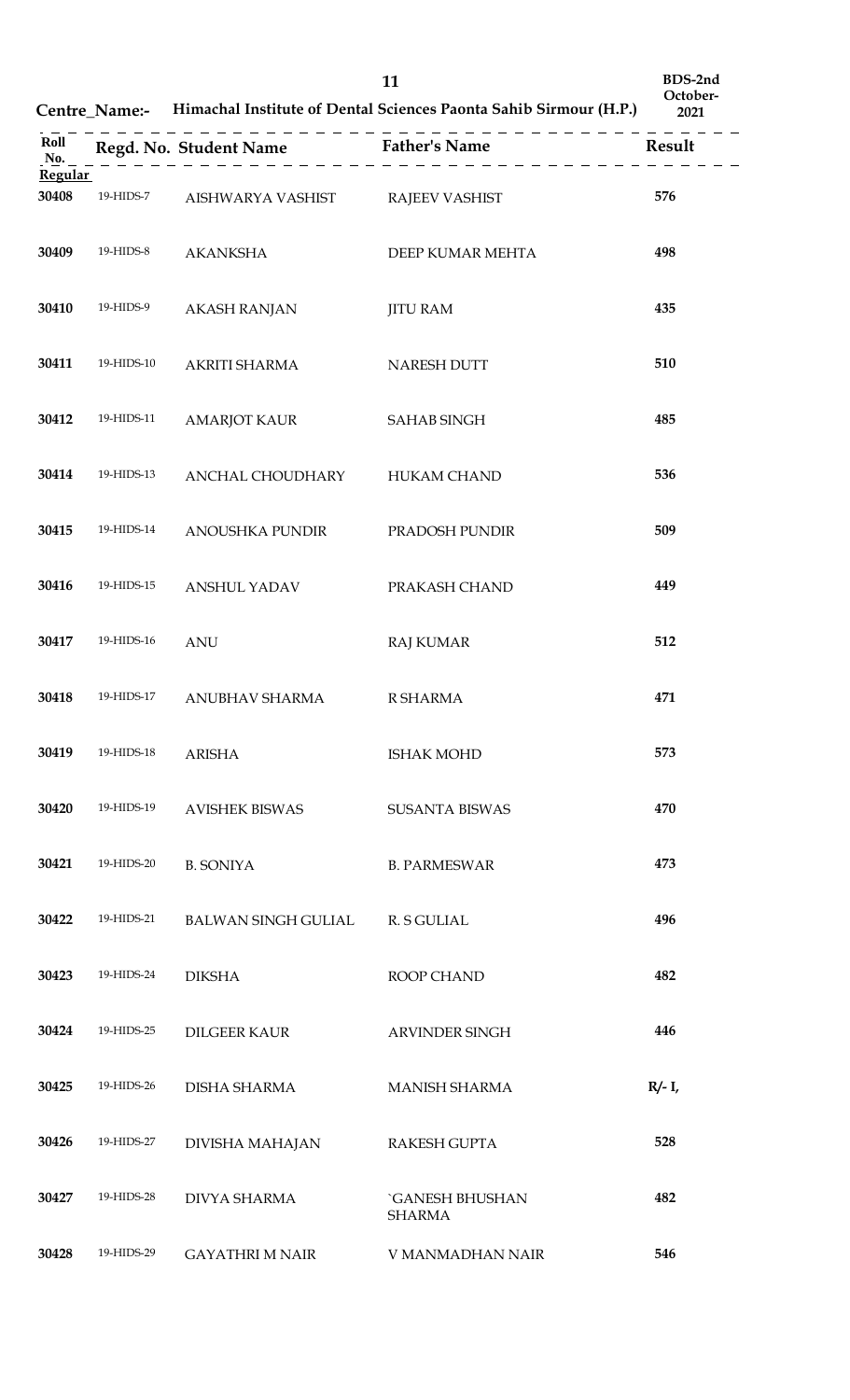**Centre\_Name:-** Himachal Institute of Dental Sciences Paonta Sahib Sirmour

| (H.P.) | BDS-2nd<br>October-<br>2021 |
|--------|-----------------------------|
|        |                             |

| Roll<br>No.      |            |                                   | Regd. No. Student Name Father's Name | Result    |
|------------------|------------|-----------------------------------|--------------------------------------|-----------|
| Regular<br>30429 | 19-HIDS-30 | GINNI CHOUDHARY SANDEEP CHOUDHARY |                                      | 550       |
| 30430            | 19-HIDS-31 | <b>HARSHITA</b>                   | <b>SANDEEP KUMAR</b>                 | 498       |
| 30431            | 19-HIDS-32 | <b>JASMEEN GUPTA</b>              | <b>SOM KUMAR GUPTA</b>               | 600       |
| 30432            | 19-HIDS-33 | JAYA AGGARWAL                     | <b>BAL MUKAND AGGARWAL</b>           | 537       |
| 30433            | 19-HIDS-34 | <b>JOYLENE CORREA</b>             | <b>ALFRED KOREA</b>                  | 539       |
| 30434            | 19-HIDS-35 | <b>JYOTI JOSHI</b>                | <b>ARVIND JOSHI</b>                  | 450       |
| 30435            | 19-HIDS-36 | KAJAL YADAV                       | <b>DIPAK YADAV</b>                   | 454       |
| 30436            | 19-HIDS-37 | KHUSHI JAIN                       | <b>RAJEEV JAIN</b>                   | 489       |
| 30437            | 19-HIDS-38 | KOSHAMBI SAINI                    | <b>ASHOK SAINI</b>                   | $R/- I$ , |
| 30438            | 19-HIDS-39 | <b>LAXITA GARNERIA</b>            | MANGLESHWAR GARNERIA                 | 454       |
| 30440            | 19-HIDS-41 | <b>MAYANK</b>                     | RAJESH SHARMA                        | 504       |
| 30441            | 19-HIDS-42 | <b>MEHAK</b>                      | <b>VIPAN PATHANIA</b>                | 550       |
| 30442            | 19-HIDS-43 | <b>MUSKAN ANAND</b>               | <b>GIAN CHAND ANAND</b>              | 526       |
| 30443            | 19-HIDS-44 | MUSKAN GUPTA                      | <b>SANCHIT GUPTA</b>                 | 464       |
| 30444            | 19-HIDS-45 | <b>MUSKAN THAKUR</b>              | KHUSHAL SINGH THAKUR                 | 535       |
| 30445            | 19-HIDS-46 | NANDINI SHARMA                    | KRISHAN GOPAL SHARMA                 | 615       |
| 30446            | 19-HIDS-47 | NANDURI RADHIKA                   | NANDURI RAJGOPAL                     | 576       |
| 30448            | 19-HIDS-49 | NIDHI SINGH                       | KULDEEP SINGH                        | 503       |
| 30449            | 19-HIDS-50 | NITO T CHOPHY                     | <b>TOIKHU CHOPHY</b>                 | $R/- I$ , |
| 30450            | 19-HIDS-51 | PRASHAKHA SHARMA                  | <b>RAM NARESH</b>                    | 479       |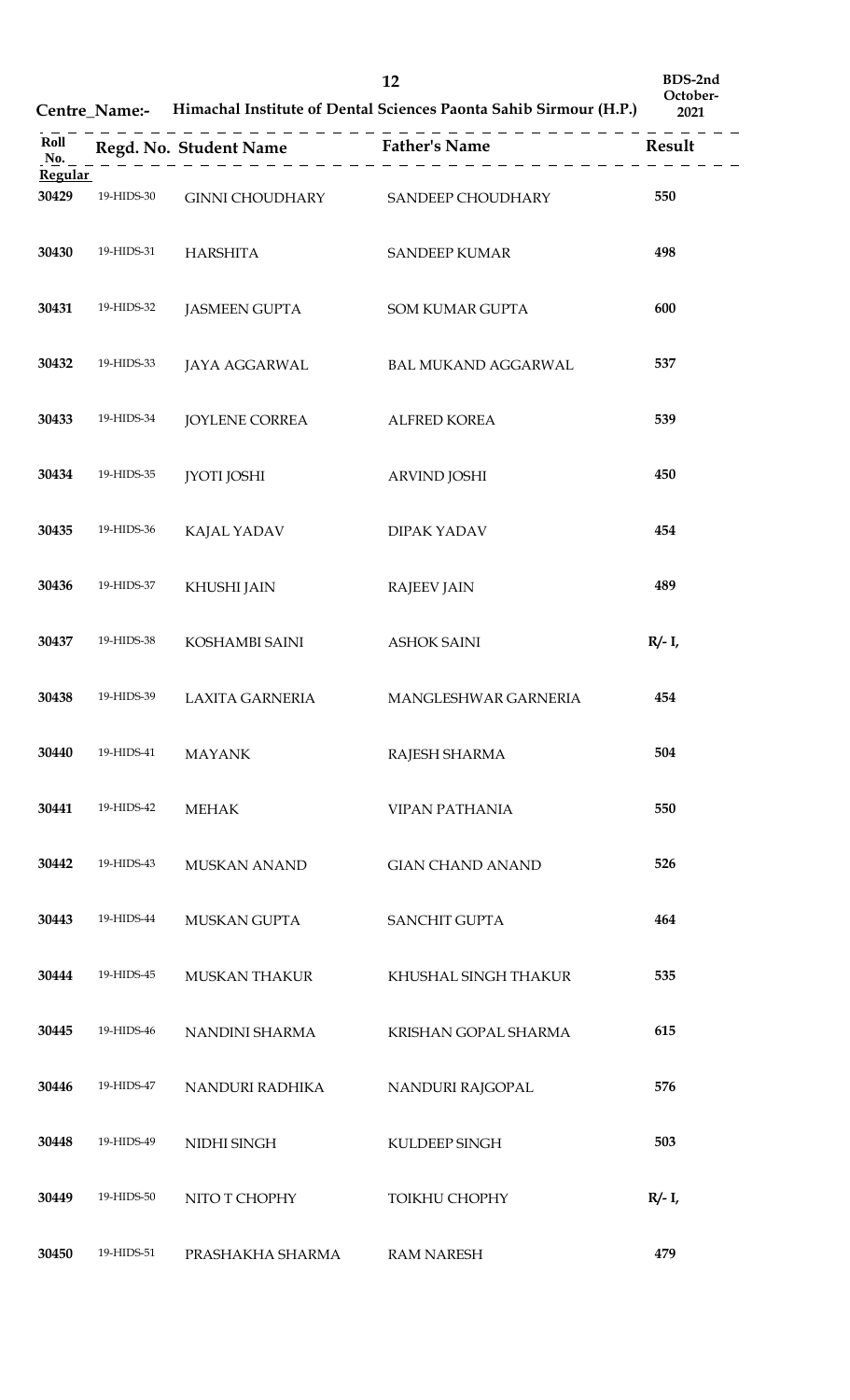**Centre\_Name:- Himachal Institute of Dental Sciences Paonta Sahib Sirmour (H.P.)**

| BDS-2nd  |  |
|----------|--|
| October- |  |
| 2021     |  |

| Roll<br>No.    |            |                            | Regd. No. Student Name Father's Name Result |           |
|----------------|------------|----------------------------|---------------------------------------------|-----------|
| <b>Regular</b> |            |                            |                                             |           |
| 30451          | 19-HIDS-52 | RADHIKA RALLY MUNISH RALLY |                                             | 541       |
| 30452          | 19-HIDS-54 | RASHMI CHOUDHARY           | SHER SINGH                                  | 500       |
| 30454          | 19-HIDS-56 | <b>RIZWANA HABIB</b>       | MOHD. HABIBULLAH                            | 485       |
| 30455          | 19-HIDS-57 | ROSHAN YADAV               | <b>BHAIYALAL YADAV</b>                      | 443       |
| 30456          | 19-HIDS-58 | ROSHNI SHARMA              | <b>VIVEK SHARMA</b>                         | 522       |
| 30457          | 19-HIDS-59 | RUPPAL GOYAT               | SHAILENDER SINGH                            | 462       |
| 30458          | 19-HIDS-60 | <b>SACHIN NAGI</b>         | SANJEEV KUMAR NAGI                          | 503       |
| 30459          | 19-HIDS-61 | <b>SAKSHI DEVI</b>         | ASHWANI KUMAR                               | 506       |
| 30460          | 19-HIDS-62 | <b>SAKSHI PAMA</b>         | PARVINDER KUMAR                             | 471       |
| 30461          | 19-HIDS-63 | <b>SAMIKSHA RAI</b>        | <b>JIWAN KUMAR RAI</b>                      | 507       |
| 30462          | 19-HIDS-65 | <b>SANA KHAN</b>           | <b>SHAHBAZ KHAN</b>                         | 534       |
| 30463          | 19-HIDS-66 | <b>SANDRA VARGHESE</b>     | VARGHESE T. M                               | 533       |
| 30465          | 19-HIDS-68 | <b>SAYANTAN ROY</b>        | <b>SOUMEN ROY</b>                           | 467       |
| 30466          |            | SEJAL BHATIA               | RAJESH BHATIA                               | 466       |
| 30467          | 19-HIDS-70 | <b>SHABNAM</b>             | PAWAN KUMAR                                 | 474       |
| 30468          | 19-HIDS-71 | <b>SHANA</b>               | <b>AZIM ALI</b>                             | $R/- I$ , |
| 30469          | 19-HIDS-72 | SHARMISTHA CHATTERJEE      | <b>AMIT CHATTERJEE</b>                      | $R/- I$ , |
| 30470          | 19-HIDS-73 | SHASHVI CHAMBYAL           | <b>RAVINDER SINGH</b><br><b>CHAMBYAL</b>    | 481       |
| 30471          | 19-HIDS-74 | SHASHWAT DURGA             | <b>SHOBHIT DURGA</b>                        | 534       |
| 30472          | 19-HIDS-75 | SHEETAL SINGH BHAGAT       | PURAN CHAND                                 | 474       |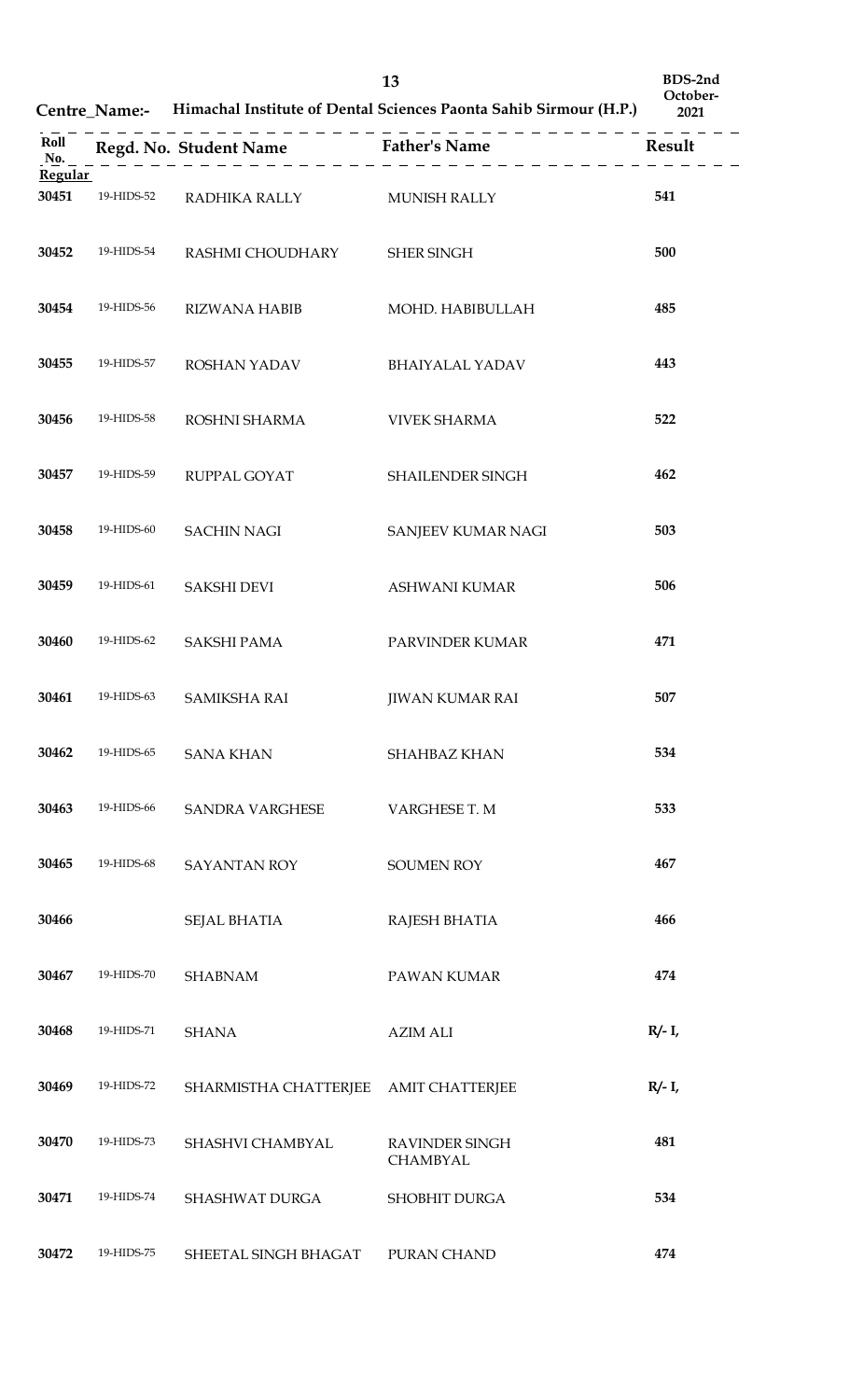**Centre\_Name:- Himachal Institute of Dental Sciences Paonta Sahib Sirmour (H.P.)**

**BDS-2nd October-**

| Roll<br>No.    |            |                                |                                          |           |
|----------------|------------|--------------------------------|------------------------------------------|-----------|
| <b>Regular</b> |            |                                |                                          |           |
| 30473          | 19-HIDS-76 | SHIVAKSHI SHARMA RAKESH SHARMA |                                          | 468       |
| 30474          | 19-HIDS-77 |                                | SHIVANGI BHARDWAJ ASHOK KUMAR BHARDWAJ   | $R/- I$ , |
| 30475          | 19-HIDS-78 | <b>SHIVANI BHATT</b>           | <b>SUMAN DEV BHATT</b>                   | 472       |
| 30476          | 19-HIDS-79 | SHIVANI KUMARI                 | <b>RAJEEV KUMAR</b>                      | 504       |
| 30477          | 19-HIDS-80 | SHIVENDER JAMWAL SATISH JAMWAL |                                          | 459       |
| 30478          | 19-HIDS-81 | SHUBHAM BISHT                  | <b>TIRATH BISHT</b>                      | 521       |
| 30479          | 19-HIDS-82 | SHUBHAM SHARMA                 | <b>BHAWNESHWAR DUTT</b><br><b>SHARMA</b> | 518       |
| 30480          | 19-HIDS-83 | SHUBHKARMAN VIRK               | PARDEEP SINGH                            | 480       |
| 30481          | 19-HIDS-84 | SNEHA ROY                      | <b>BADAL CHANDRA ROY</b>                 | 574       |
| 30482          | 19-HIDS-85 | <b>SRUTHI A</b>                | <b>ANIL KUMAR</b>                        | 542       |
| 30483          | 19-HIDS-86 | STUTI SHARMA                   | RAJESH KUMAR                             | 477       |
| 30484          | 19-HIDS-87 | SUBHAM DHIMAN                  | <b>BIPAN KUMAR</b>                       | 471       |
| 30485          | 19-HIDS-88 | <b>SUHANI JAIN</b>             | <b>VIPUL JAIN</b>                        | 509       |
| 30486          | 19-HIDS-89 | SUTONUKA ADHIKARI              | SUBHASHISH ADHIKARI                      | 538       |
| 30487          | 19-HIDS-90 | SWATI DOGRA                    | SURESH DOGRA                             | 545       |
| 30488          | 19-HIDS-91 | <b>SWETA THAKUR</b>            | SANJAY KUMAR THAKUR                      | 601       |
| 30489          | 19-HIDS-92 | <b>TAMANNA</b>                 | ROOP LAL                                 | 550       |
| 30490          | 19-HIDS-93 | TANYA SHARMA                   | ARJUN SHARMA                             | 473       |
| 30491          | 19-HIDS-94 | <b>TANYA SODHI</b>             | SURENDER SODHI                           | 498       |
| 30492          | 19-HIDS-95 | <b>TENZIN YETON</b>            | NAWANG TENZIN                            | 519       |